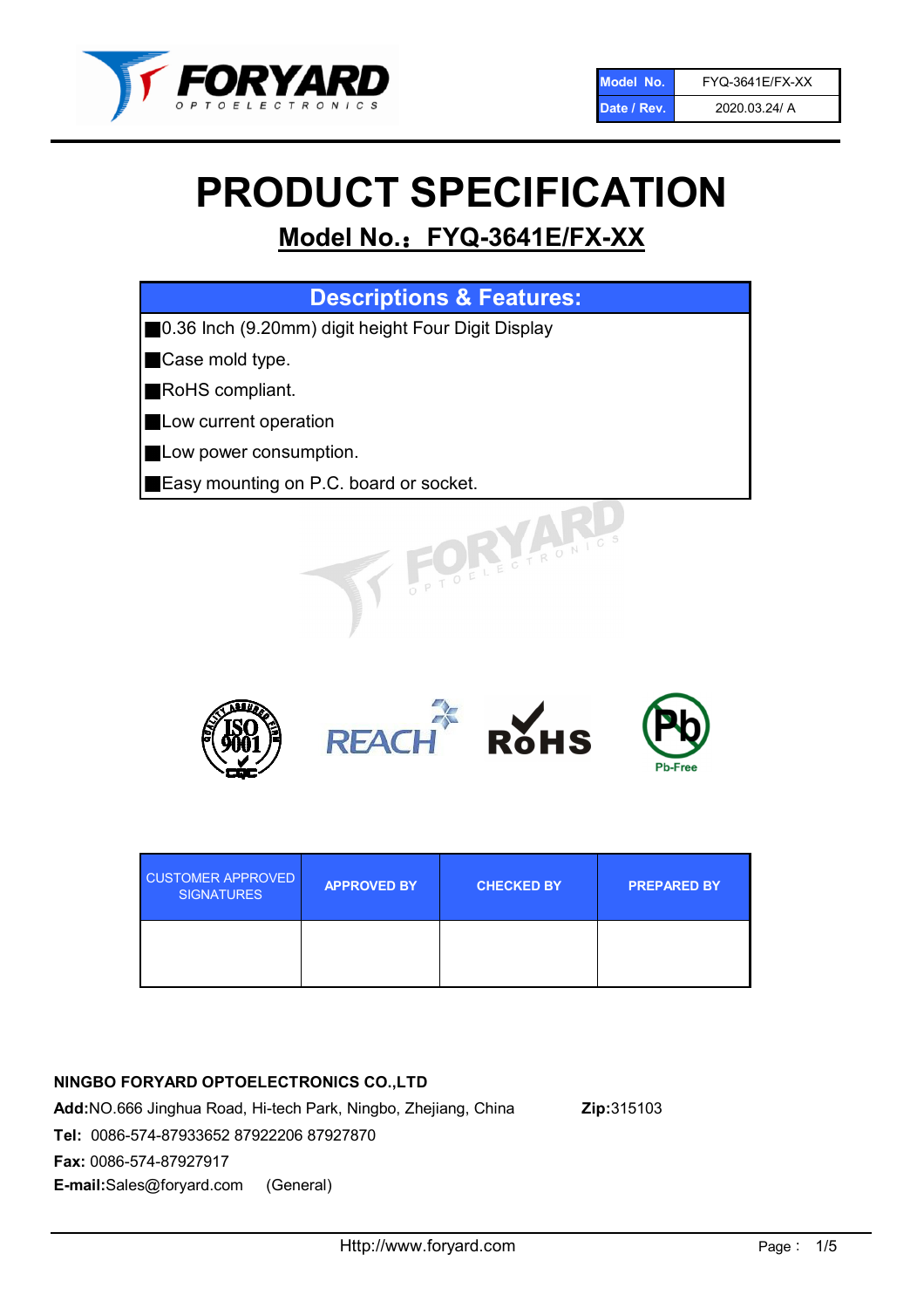

| Model No.   | <b>FYQ-3641E/FX-XX</b> |
|-------------|------------------------|
| Date / Rev. | 2020.03.24/ A          |

#### ■ -XX: REF Surface / Epoxy color

| Color<br><b>Number</b>      |                |                                                   |             |                |
|-----------------------------|----------------|---------------------------------------------------|-------------|----------------|
| REF Surface Color   O White |                | ○ Black  ○ Gray                                   | $\circ$ Red | $\circ$ Green  |
| Epoxy Color                 | I⊖ Water Clear | $\mathbin{\varcap}$ White $\mathbin{\varcap}$ Red | IO Green∶   | $\circ$ Yellow |

#### ■ Mechanical Dimensions





Notes:

- 1. All pins are Φ0.45[.019]mm
- 2. Dimension in millimeter [inch], tolerance is ±0.25 [.010] and angle is ±1° unless otherwise noted.
- 3. Bending≤Length\*1%.
- 4.The specifications,characteristics and technical data described in the datasheet are subject to change without prior notice.
- 5.The drawing is different from the actual one, please refer to the sample.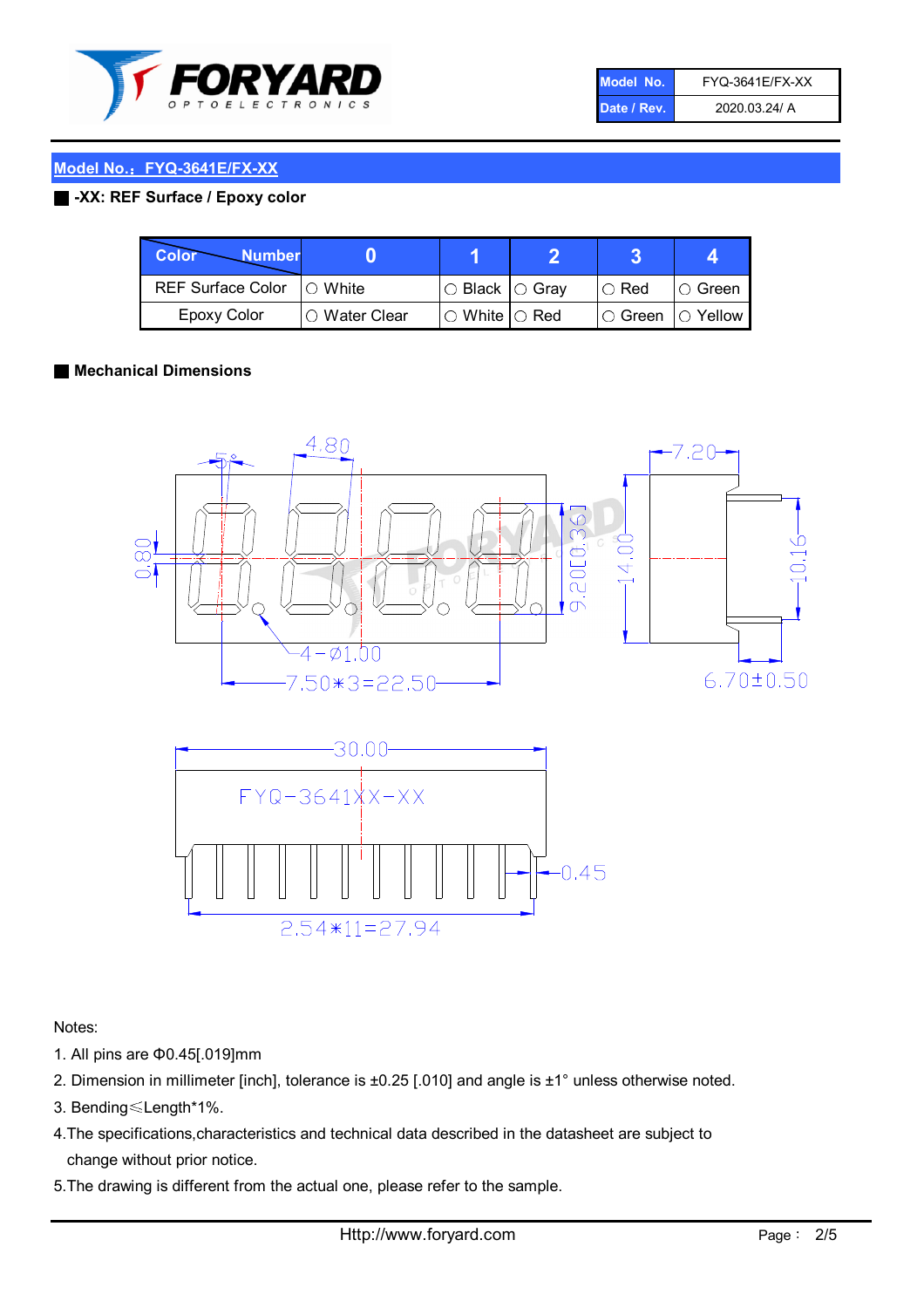

| Model No.   | FYQ-3641E/FX-XX |
|-------------|-----------------|
| Date / Rev. | 2020.03.24/ A   |

# ■ All Light On Segments Feature & Pin Position

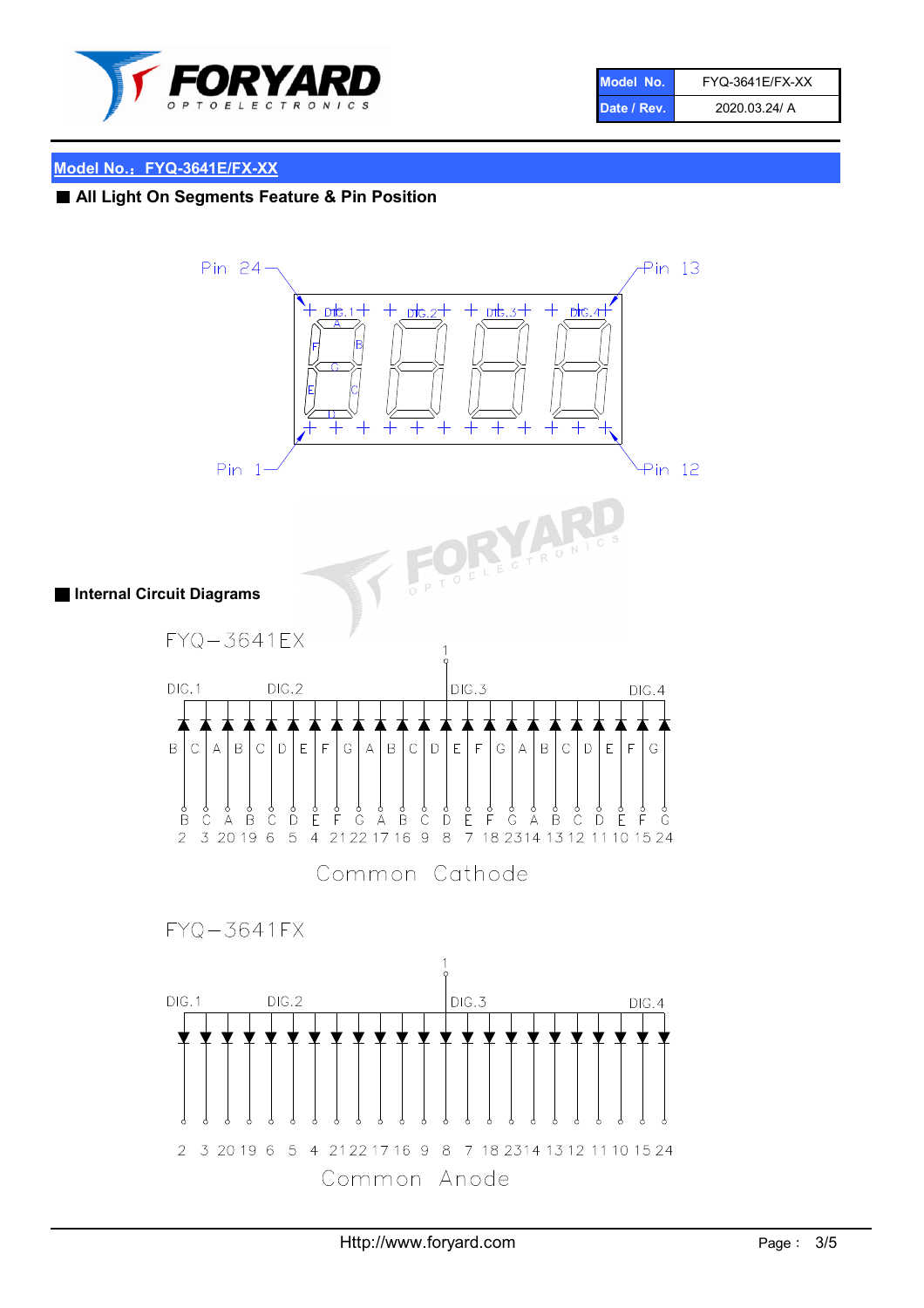

| Model No.   | <b>FYQ-3641E/FX-XX</b> |
|-------------|------------------------|
| Date / Rev. | 2020.03.24/ A          |

#### Absolute maximum ratings

| סטוענ <del>ס</del> וווסגוווועווו ו סוווועס |               |                       |              |            | $(1a-ZUV)$   |
|--------------------------------------------|---------------|-----------------------|--------------|------------|--------------|
| <b>Parameter</b>                           | <b>Symbol</b> | <b>Test Condition</b> | <b>Value</b> |            | <b>Unit</b>  |
|                                            |               |                       | <b>Min</b>   | <b>Max</b> |              |
| <b>Reverse Voltage</b>                     | VR            | $IR = 30$             | 5            |            |              |
| <b>Forward Current</b>                     | IF            |                       |              | 30         | mA           |
| Power Dissipation                          | Pd            |                       |              | 100        | mW           |
| <b>Pulse Current</b>                       | Ipeak         | Duty=0.1mS,1KHz       |              | 150        | mA           |
| <b>Operating Temperature</b>               | Topr          |                       | $-40$        | $+85$      | $^{\circ}$ C |
| Storage Temperature                        | Tstr          |                       | $-40$        | $+85$      | °C           |

#### ■ Electrical-Optical Characteristics

#### ● Color Code & Chip Characteristics:(Test Condition:IF=10mA)

Typ Max S | Hi $\textsf{Red}$  | AlGaInP | 660nm LE 20nm | 2.00 | 2.50 D | Super Red | AIGaAs/DH | 650nm | 20nm | 2.00 | 2.50 E | Orange | GaAsP | 625nm | 35nm | 2.00 | 2.50 A | Amber | GaAsP | 610nm | 35nm | 2.00 | 2.50 Y | Yellow | GaAsP | 590nm | 35nm | 2.00 | 2.50 G Yellow Green AIGaInP | 570nm | 10nm | 2.00 | 2.50 3.00 3.80 3.00 3.80 W | White | InGaN/GaN | X=0.29,Y=0.30 |CCT:9500K| 3.00 | 3.80 UHR Ultra Hi Red  $\vert$  AIGaInP  $\vert$  640nm  $\vert$  20nm  $\vert$  2.00  $\vert$  2.50 UR | Ultra Red | AlGaInP | 635nm | 20nm | 2.00 | 2.50 UE Ultra Orange | AIGaInP | 625nm | 20nm | 2.00 | 2.50 UA Ultra Amber | AIGaInP | 610nm | 20nm | 2.00 | 2.50  $UV$  Ultra Yellow  $\vert$  AlGaInP  $\vert$  590nm  $\vert$  20nm  $\vert$  2.00  $\vert$  2.50  $\text{UG}$  Ultra Yellow Green | AIGaInP | 570nm | 30nm | 2.00 | 2.50 PG Pure Green | InGaN | 520nm | 36nm | 3.00 | 3.80 30nm 3.00 3.80 30nm 3.00 3.80 10~20 Standard brightness Forward Voltage(VF) Unit:V 15~30 10~20 10~20 625nm GaAsP 590nm **Emitting Color Dice Material** 10~21 610nm Luminous **Intensity** (Iv) Unit:mcd AlGainP 660nm GaAsP GaAsP AlGaAs/DH **Spectral** Line halfwidth (∆λ1/2) Peak Wave Length $(\lambda_{\rm P})$ UB 460nm 635nm AlGaInP AlGaInP AlGaInP InGaN/GaN AlGaInP | 570nm | 10nm | 2.00 | 2.50 | 10~20 30~105 30~135 460nm 520nm Ultra brightness **AlGaInP** AlGaInP 60nm AlGaInP 640nm Segment-to-Segment Luminous Intensity ratio(Iv-M) 1.5:1 610nm 9~20(mw) 350~450 470nm 120~180 120~180 Ultra Blue InGaN/GaN 9~20(mw) 20~50 570nm | 30nm | 2.00 | 2.50 | 20~60 470nm 590nm InGaN/GaN B Blue I InGaN 40~85 60~120~180 40~70

#### Note:

1.Luminous Intensity is based on the Foryard standards.

2.Pay attention about static for InGaN

(Ta=25℃)

(Ta=25℃)